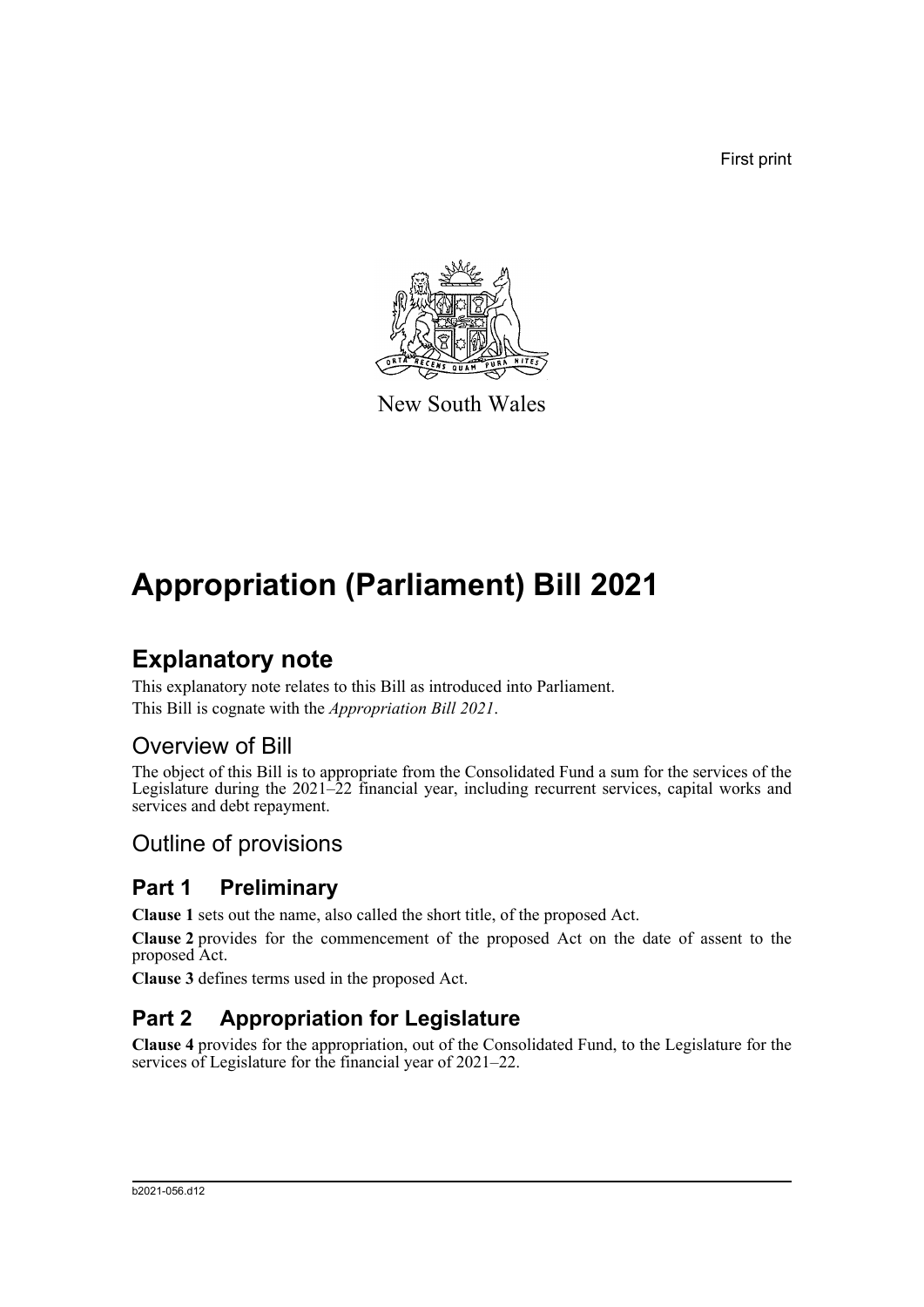### **Part 3 General**

**Clause 5** provides that if the proposed Act is assented to after 1 July 2021, certain payments made from the Consolidated Fund on or after 1 July 2021 pending the enactment of the proposed Act are deemed to be made out of the sums appropriated by the proposed Act.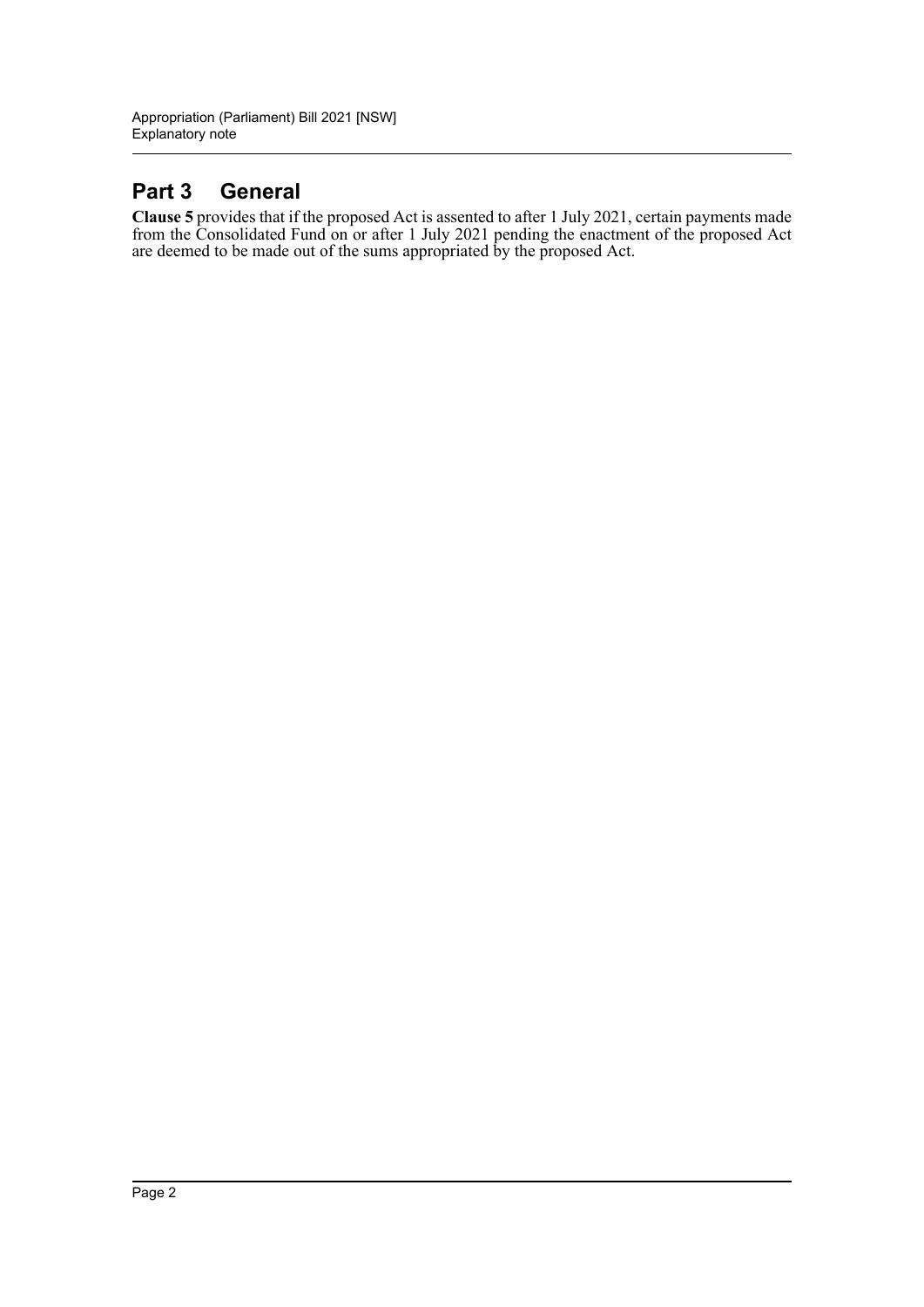First print



New South Wales

# **Appropriation (Parliament) Bill 2021**

## **Contents**

|        |                                                                                        | Page        |
|--------|----------------------------------------------------------------------------------------|-------------|
| Part 1 | <b>Preliminary</b>                                                                     |             |
|        | Name of Act<br>$\mathcal{P}$<br>Commencement<br>Definitions<br>3                       | 2<br>2<br>2 |
| Part 2 | <b>Appropriation for Legislature</b><br>Appropriation for services of Legislature<br>4 | 3           |
| Part 3 | <b>General</b><br>5<br>Payments authorised on lapse of appropriation                   | 4           |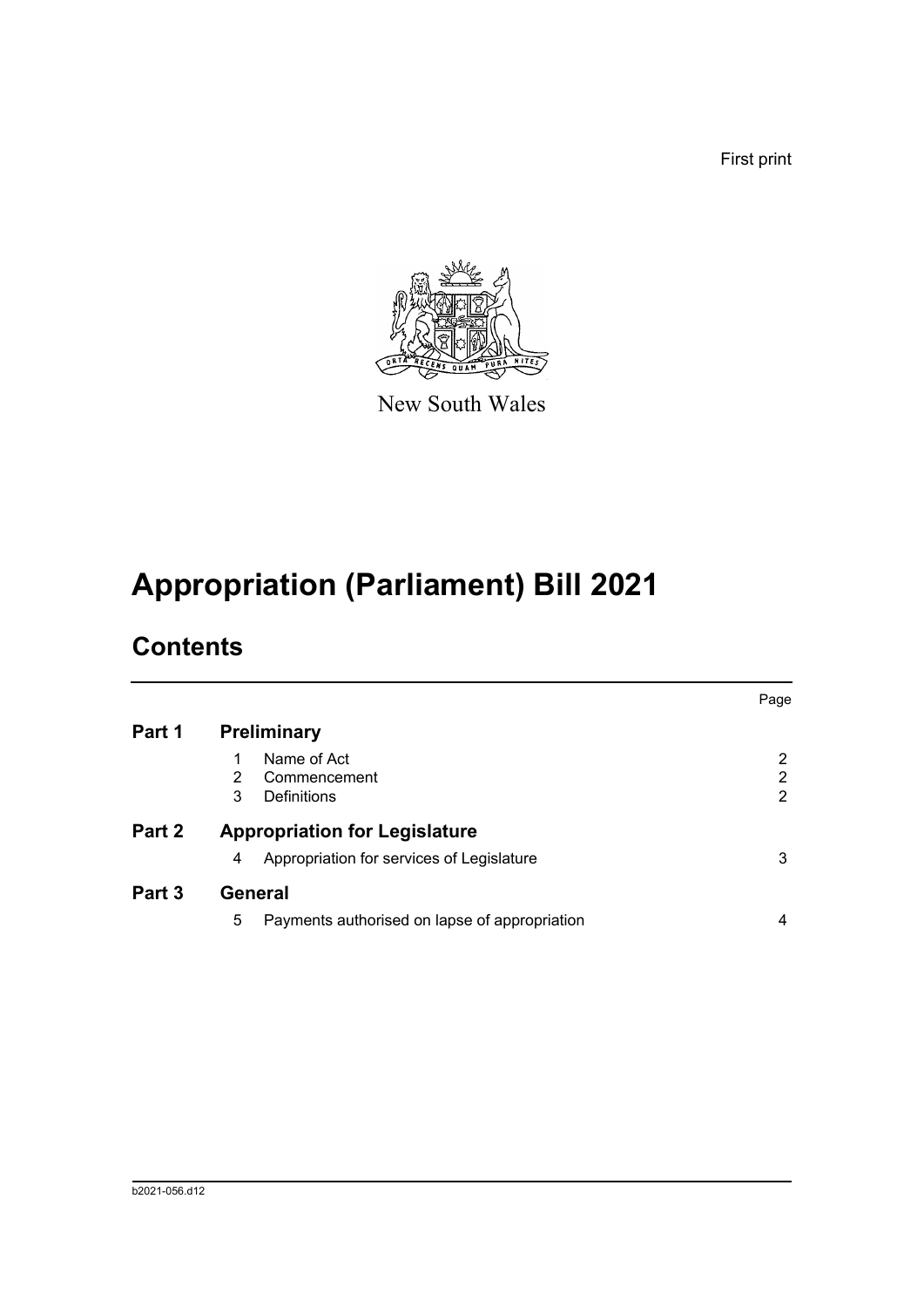

New South Wales

## **Appropriation (Parliament) Bill 2021**

No , 2021

#### **A Bill for**

An Act to appropriate out of the Consolidated Fund a sum for the services of the Legislature for the year  $20\overline{21} - 2\overline{2}$ .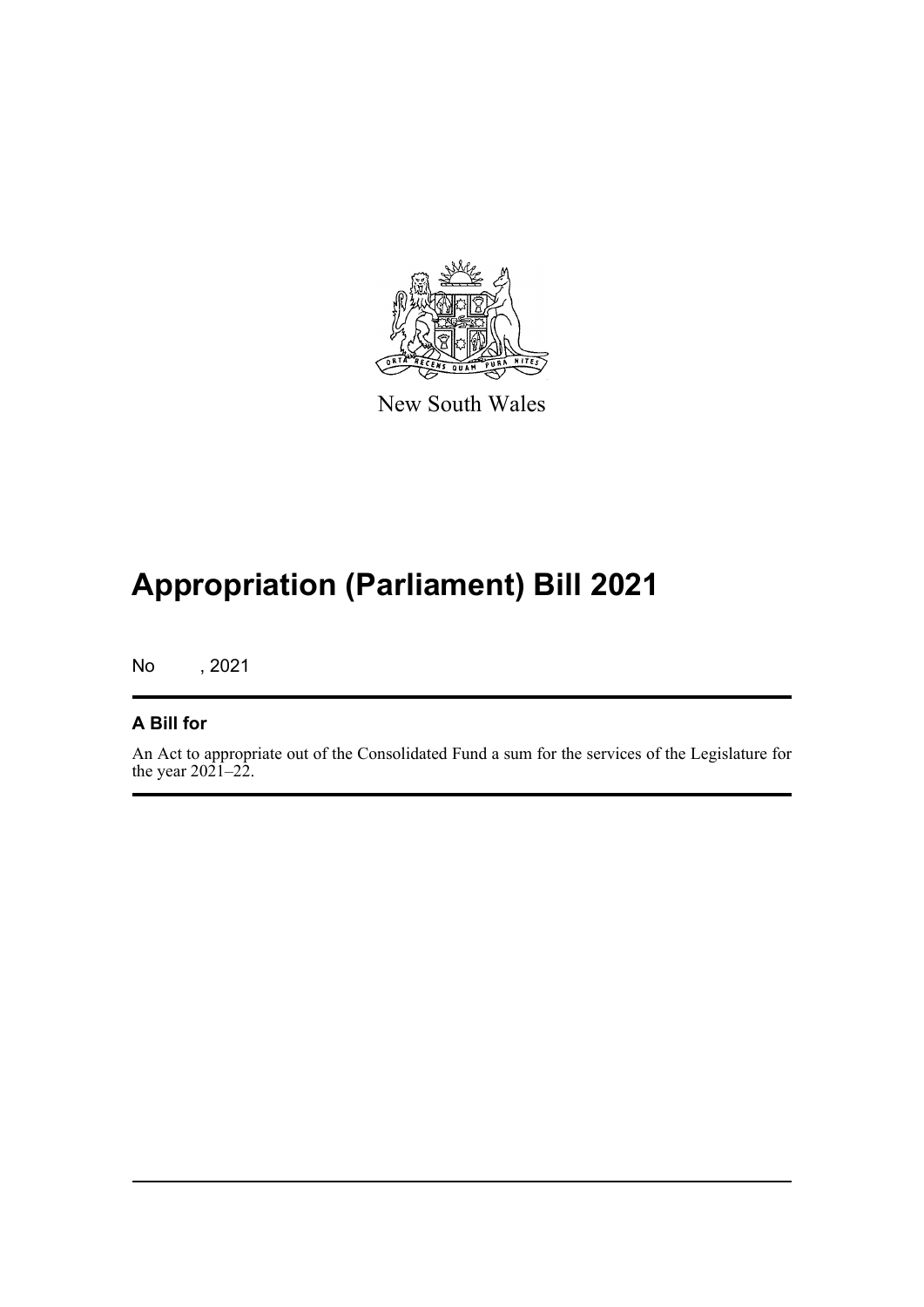<span id="page-4-3"></span><span id="page-4-2"></span><span id="page-4-1"></span><span id="page-4-0"></span>

| The Legislature of New South Wales enacts- |     |                                                                                                                                  |                |  |
|--------------------------------------------|-----|----------------------------------------------------------------------------------------------------------------------------------|----------------|--|
| Part 1                                     |     | <b>Preliminary</b>                                                                                                               | $\overline{2}$ |  |
| 1                                          |     | <b>Name of Act</b>                                                                                                               | 3              |  |
|                                            |     | This Act is the <i>Appropriation (Parliament) Act 2021</i> .                                                                     | 4              |  |
|                                            |     | <b>Commencement</b>                                                                                                              | 5              |  |
|                                            |     | This Act commences on the date of assent to this Act.                                                                            | 6              |  |
| 3                                          |     | <b>Definitions</b>                                                                                                               |                |  |
|                                            | (1) | In this Act-                                                                                                                     | 8              |  |
|                                            |     | services includes the following-                                                                                                 | 9              |  |
|                                            |     | recurrent services,<br>(a)                                                                                                       | 10             |  |
|                                            |     | capital works and services,<br>(b)                                                                                               | 11             |  |
|                                            |     | repayment of debt.<br>(c)                                                                                                        | 12             |  |
|                                            |     | <i>year</i> $2021-22$ means the year from 1 July 2021 to 30 June 2022.                                                           | 13             |  |
|                                            | (2) | A reference in the <i>Government Sector Finance Act 2018</i> to an annual Appropriation<br>Act includes a reference to this Act. | 14<br>15       |  |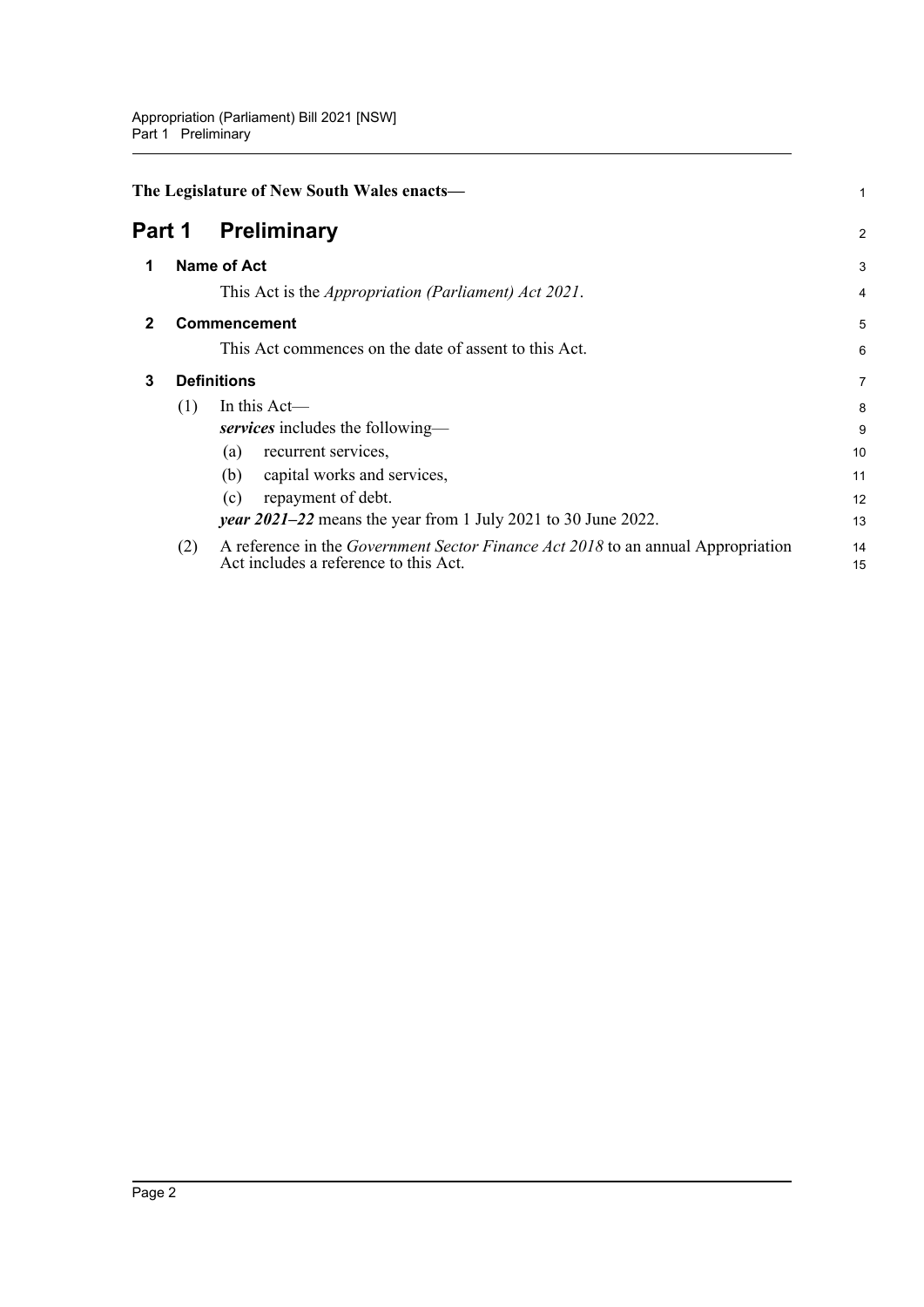## <span id="page-5-1"></span><span id="page-5-0"></span>**Part 2 Appropriation for Legislature**

#### **4 Appropriation for services of Legislature**

This Act appropriates the sum of \$203,934,000 to the Legislature out of the Consolidated Fund for the services of the Legislature for the year 2021–22. **Note.** The appropriation will fund services, as follows1

|            |            |         | <b>Expenses</b> Capital expenditure |  |
|------------|------------|---------|-------------------------------------|--|
|            |            | \$,000  | \$,000                              |  |
| $\Omega$ 1 | Parliament | 193,496 | 42,699                              |  |